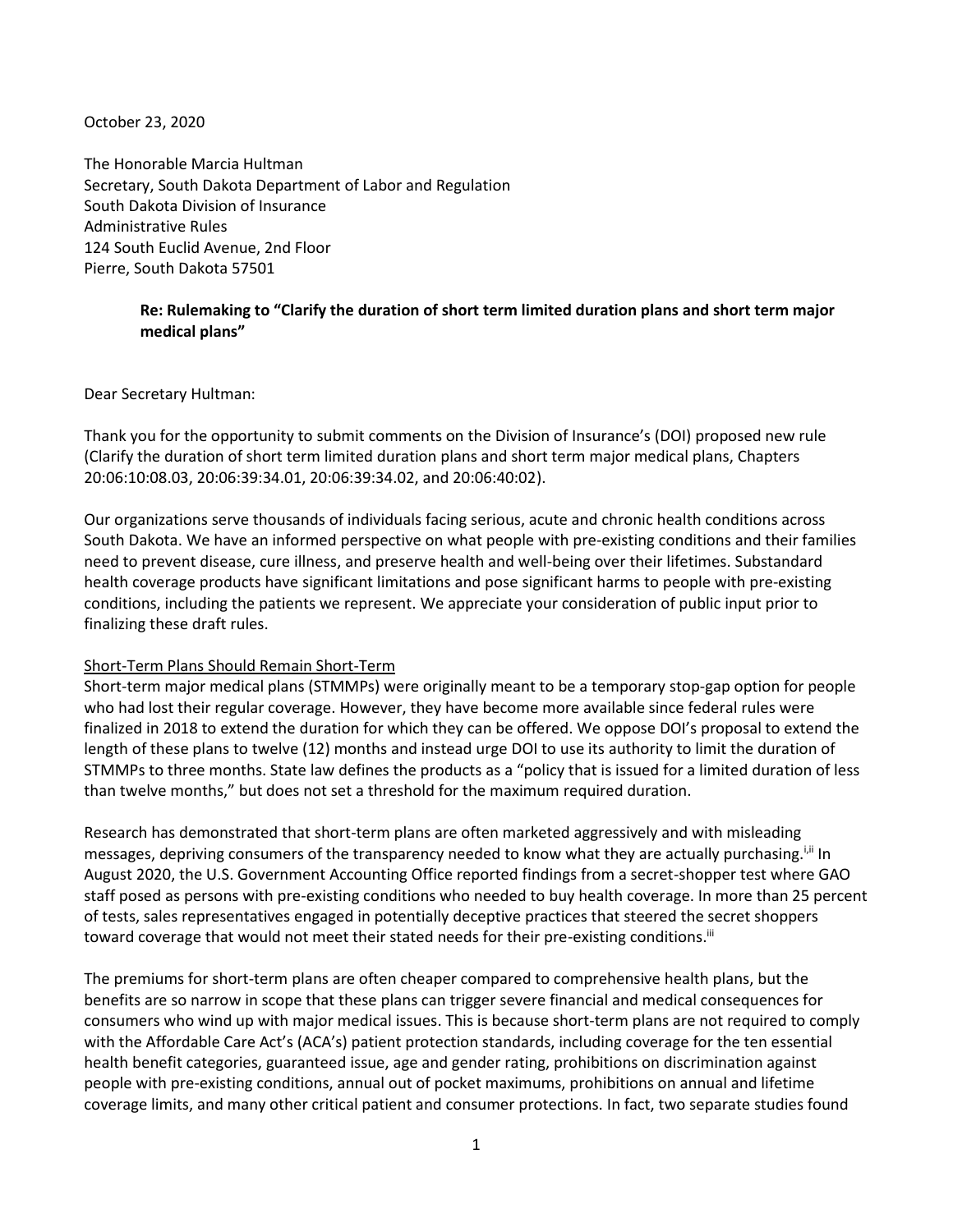that a majority do not cover all of the essential health benefits – particularly prescription drugs and mental health.<sup>iv,v</sup>

According to a 2020 study commissioned by The Leukemia & Lymphoma Society (LLS), a patient newly diagnosed with lymphoma while covered by a short-term plan could pay up to \$45,800 in out-of-pocket expenses, while a patient with an ACA-compliant bronze plan could pay \$6,300, on average. And a patient newly diagnosed with lung cancer who has a short-term plan risks facing out-of-pocket expenses of more than \$100,000 in six months.<sup>vi</sup>

The risks of these plans extend to the wider health coverage market, as well. The 2020 LLS study reported that in states with unrestricted access to short-term plans rate filings show that insurers filed premiums an average of 5% higher due to regulatory actions, compared to rates filed in states that banned or significantly restricted STLD policies. These premium increases historically have been associated with decreased enrollment in the individual market: LLS reported that extrapolating its findings to the expected impact of deregulated short-termplan markets "would lead to enrollment deterioration of approximately 6% by 2021 in the ACA individual market."vii

The overwhelming majority of healthcare groups share our concerns about deregulation of this market. Out of 340 healthcare groups who commented on the federal government's 2018 short-term rule proposal, more than 98 percent issued critical comments, including every patient, physician, nurse and hospital organization that commented on the proposal.<sup>viii</sup>

## Short-Term Plans are not Major Medical Coverage

The phrase "short term major medical plan" describes a product that should in no way be mistaken for major medical coverage. SDCL 58-17-66(9) excludes STMMPs from the definition of "health benefit plan," and a 2018 survey of short-term plans sold in the Sioux Falls market showed that none of these plans provided coverage for prescription drug and other essential health benefits.<sup>ix</sup> Especially during the current global pandemic, when drug therapies are essential to one's care and recovery, STMMPs are a high-risk alternative to ACA-based health insurance coverage and should not be mislabeled as a comparable product. We urge DOI to remove the term "major medical" from the rule, and more important, refrain from using the expression "short-term major medical" in consumer-facing documents. It is clear that short term health plans mimic qualified health plans in key regards but do not deliver the same full benefits and protections. To most consumers, the phrase "major medical" will imply a level of coverage that short term plans do not deliver.

## Consumer Information and Disclosure

Ensuring consumers have comprehensive, accurate information before purchasing a plan is critically important. In section 20:06:10:08.03, the draft rule does not provide full and clear disclosure of the limitations and effective value of these products, nor does it require insurers to provide standardized overviews of STMMP coverage details. Without access to detailed and consistent plan information, consumers cannot conduct the kind of comparison shopping needed to help them make informed decisions.

While disclosure alone is not sufficient to fully protect consumers, it is a critical component, and we urge DOI expand its disclosure requirements. As an example, in December 2019 the Texas Department of Insurance adopted regulations requiring carriers to provide a detailed, standardized benefits document to prospective consumers for each short-term plan sold on the market.<sup>x</sup> The document, which must be signed and returned by the consumer prior to purchase, asks "Is this short-term health insurance plan right for me?" and requires carriers to list key aspects of coverage, such as: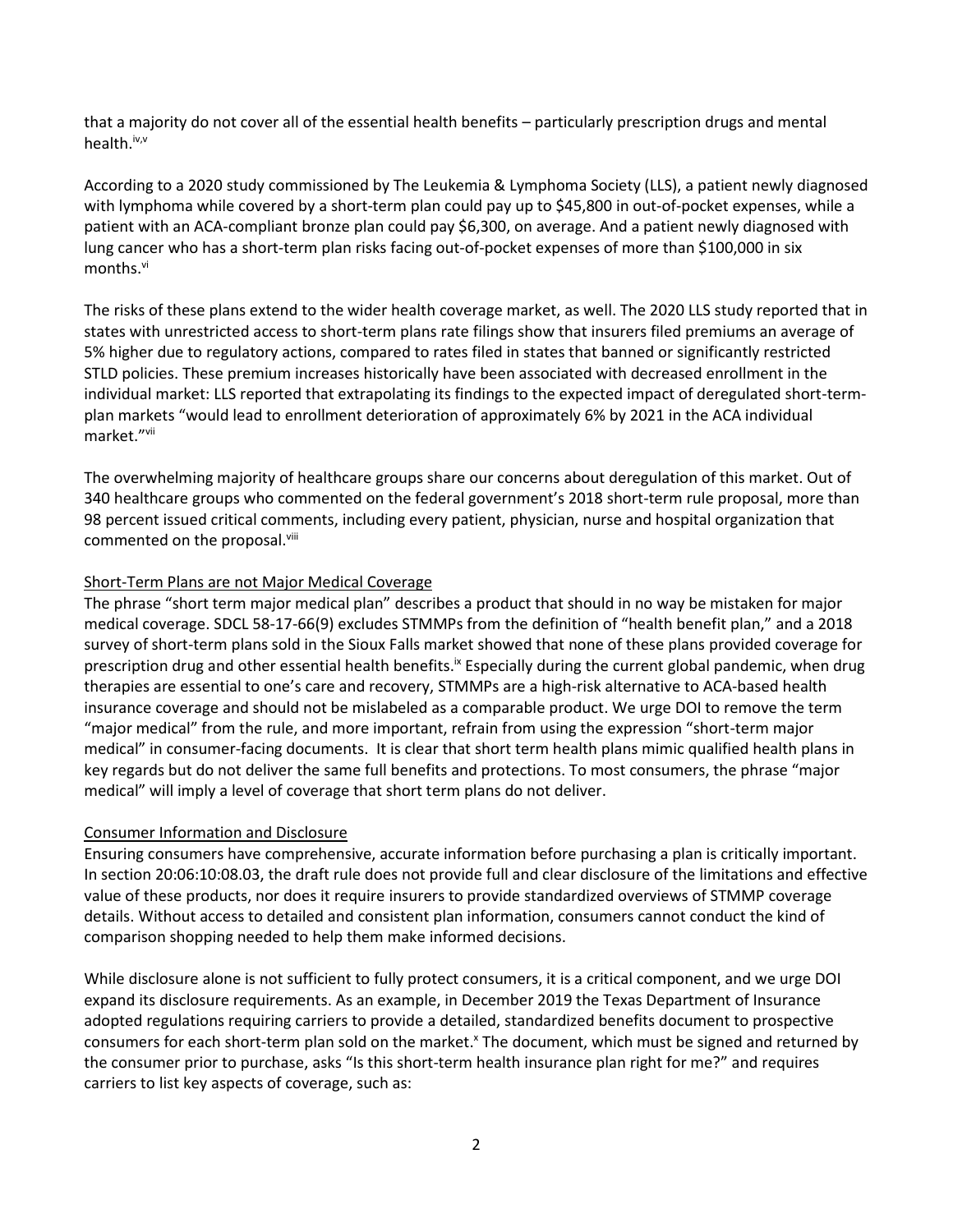- Availability and limits placed on all essential health benefits;
- Required deductibles and other out-of-pocket expenses;
- Maximum policy caps; and
- Information on provider networks, including a link to a full list of in-network providers.

The document makes it possible for consumers to compare plans side-by-side without confusion, and also includes information about the next ACA open enrollment period.

Additionally, during the committee discussions on Senate Bill 181, the legislation necessitating this draft rule, bill sponsors and allies spoke repeatedly to the need for temporary insurance options for people who were between jobs or who missed ACA open-enrollment periods. What is often misunderstood is that loss of employer-based coverage, moving to a new ZIP code, and aging out of coverage through a parent's health plan are some of the qualifying life events for a special open enrollment period.<sup>xi</sup> In fact, there are many opportunities to enroll in a comprehensive ACA plan. We urge DOI to include information about open enrollment and special enrollment periods so that consumers are aware of all of their options.

Thank you for your consideration of our comments on the proposed rule concerning STMMPs. If we can be of further assistance, please do not hesitate to contact any of our organizations. For questions or to discuss our comments further, please contact Dana Bacon, Regional Director, Government Affairs, The Leukemia & Lymphoma Society, at [dana.bacon@lls.org](mailto:dana.bacon@lls.org) or 612.308.0479.

Sincerely,

l

The AIDS Institute American Cancer Society Cancer Action Network American Diabetes Association American Heart Association American Kidney Fund American Lung Association Arthritis Foundation Chronic Disease Coalition Cystic Fibrosis Foundation Epilepsy Foundation South Dakota Hemophilia Federation of America

Hemophilia Foundation of Minnesota/Dakotas The Leukemia & Lymphoma Society NAMI South Dakota National Kidney Foundation, Dakotas National Multiple Sclerosis Society National Organization for Rare Disorders National Psoriasis Foundation South Dakota Biotech South Dakota Psychiatric Association Susan G. Komen

[https://www.urban.org/sites/default/files/publication/99708/moni\\_stldi\\_final\\_0.pdf.](https://www.urban.org/sites/default/files/publication/99708/moni_stldi_final_0.pdf)

i S. Corlette, K. Lucia, D. Palanker, O. Hoppe, "The Marketing of Short-Term Health Plans: An Assessment of Industry Practices and State Regulatory Responses." *Urban Institute*, January 2019.

ii C. L. Young, K Hannick, "Misleading marketing of short-term health plans amid COVID-19." *USC-Brookings Schaeffer on Health Policy*, March 24, 2020[. https://www.brookings.edu/blog/usc-brookings-schaeffer-on-health-policy/2020/03/24/misleading-marketing-of-short](https://www.brookings.edu/blog/usc-brookings-schaeffer-on-health-policy/2020/03/24/misleading-marketing-of-short-term-health-plans-amid-covid-19/)[term-health-plans-amid-covid-19/.](https://www.brookings.edu/blog/usc-brookings-schaeffer-on-health-policy/2020/03/24/misleading-marketing-of-short-term-health-plans-amid-covid-19/)

iii S. Bagdoyan, H. Arp, "Private Health Coverage: Results of Covert Testing for Selected Offerings." *U.S. Government Accounting Office*, August 24, 2020[. https://www.gao.gov/assets/710/708967.pdf](https://www.gao.gov/assets/710/708967.pdf)

iv D. Hansen, G. Dieguez, "The impact of short-term limited-duration policy expansion on patients and the ACA individual market." *Milliman*, February 2020. [https://www.lls.org/sites/default/files/National/USA/Pdf/STLD-Impact-Report-Final-Public.pdf.](https://www.lls.org/sites/default/files/National/USA/Pdf/STLD-Impact-Report-Final-Public.pdf)

<sup>v</sup> U.S. House of Representatives Committee on Energy and Commerce, "E&C INVESTIGATION FINDS MILLIONS OF AMERICANS ENROLLED IN JUNK HEALTH INSURANCE PLANS THAT ARE BAD FOR CONSUMERS & FLY UNDER THE RADAR OF STATE REGULATORS." June 25, 2020. [https://energycommerce.house.gov/newsroom/press-releases/ec-investigation-finds-millions-of-americans-enrolled-in-junk-health.](https://energycommerce.house.gov/newsroom/press-releases/ec-investigation-finds-millions-of-americans-enrolled-in-junk-health) <sup>vi</sup> D. Hansen et al.